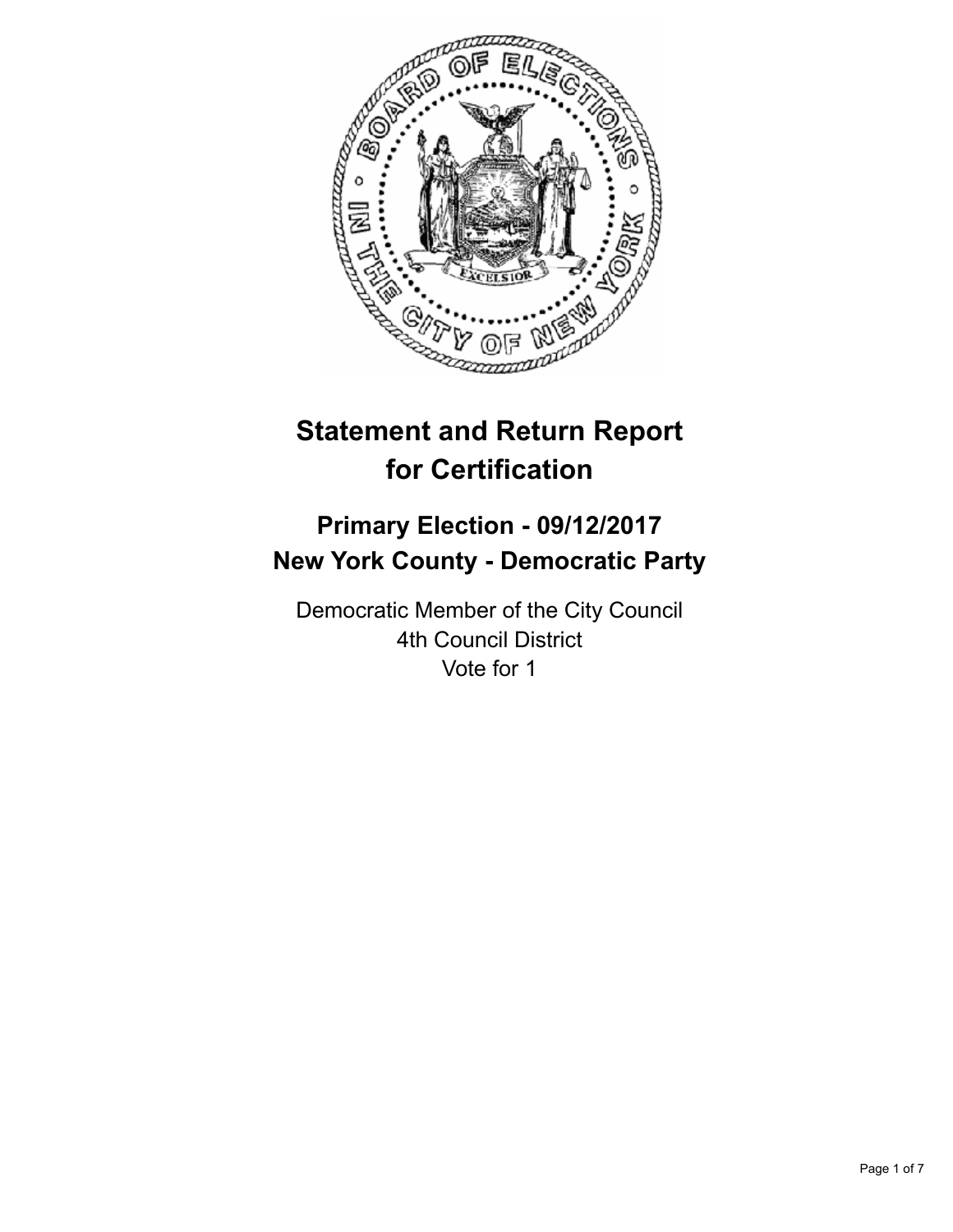

| <b>PUBLIC COUNTER</b>                                    | 40             |
|----------------------------------------------------------|----------------|
| <b>MANUALLY COUNTED EMERGENCY</b>                        | 0              |
| ABSENTEE / MILITARY                                      | $\overline{2}$ |
| <b>AFFIDAVIT</b>                                         | 1              |
| <b>Total Ballots</b>                                     | 43             |
| Less - Inapplicable Federal/Special Presidential Ballots | $\Omega$       |
| <b>Total Applicable Ballots</b>                          | 43             |
| <b>MARIA CASTRO</b>                                      | 4              |
| <b>RACHEL HONIG</b>                                      | 7              |
| <b>BESSIE R. SCHACHTER</b>                               | 4              |
| <b>ALEC HARTMAN</b>                                      | $\Omega$       |
| <b>MARTI SPERANZA</b>                                    | 8              |
| <b>VANESSA ARONSON</b>                                   | $\overline{2}$ |
| JEFFREY S. MAILMAN                                       | $\overline{2}$ |
| <b>BARRY SHAPIRO</b>                                     | 1              |
| <b>KEITH POWERS</b>                                      | 10             |
| <b>Total Votes</b>                                       | 38             |
| Unrecorded                                               | 5              |

| <b>PUBLIC COUNTER</b>                                    | 461 |
|----------------------------------------------------------|-----|
| <b>MANUALLY COUNTED EMERGENCY</b>                        | 0   |
| ABSENTEE / MILITARY                                      | 17  |
| <b>AFFIDAVIT</b>                                         | 5   |
| <b>Total Ballots</b>                                     | 483 |
| Less - Inapplicable Federal/Special Presidential Ballots | 0   |
| <b>Total Applicable Ballots</b>                          | 483 |
| <b>MARIA CASTRO</b>                                      | 32  |
| <b>RACHEL HONIG</b>                                      | 36  |
| <b>BESSIE R. SCHACHTER</b>                               | 36  |
| <b>ALEC HARTMAN</b>                                      | 3   |
| <b>MARTI SPERANZA</b>                                    | 73  |
| <b>VANESSA ARONSON</b>                                   | 37  |
| JEFFREY S. MAILMAN                                       | 22  |
| <b>BARRY SHAPIRO</b>                                     | 7   |
| <b>KEITH POWERS</b>                                      | 213 |
| <b>Total Votes</b>                                       | 459 |
| Unrecorded                                               | 24  |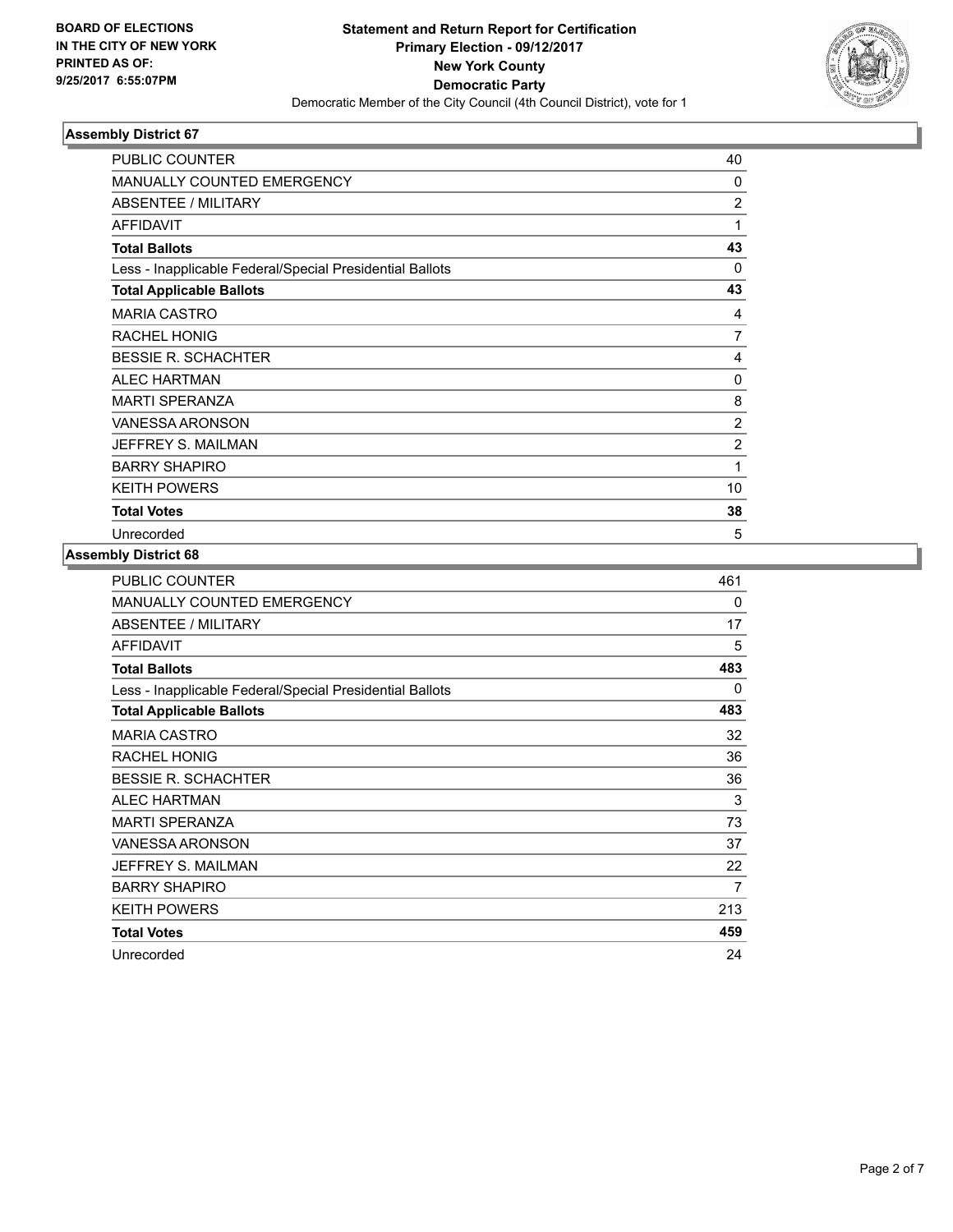

| <b>PUBLIC COUNTER</b>                                    | 4,962 |
|----------------------------------------------------------|-------|
| <b>MANUALLY COUNTED EMERGENCY</b>                        | 0     |
| <b>ABSENTEE / MILITARY</b>                               | 232   |
| <b>AFFIDAVIT</b>                                         | 25    |
| <b>Total Ballots</b>                                     | 5,219 |
| Less - Inapplicable Federal/Special Presidential Ballots | 0     |
| <b>Total Applicable Ballots</b>                          | 5,219 |
| <b>MARIA CASTRO</b>                                      | 194   |
| <b>RACHEL HONIG</b>                                      | 542   |
| <b>BESSIE R. SCHACHTER</b>                               | 642   |
| <b>ALEC HARTMAN</b>                                      | 50    |
| <b>MARTI SPERANZA</b>                                    | 1,109 |
| <b>VANESSA ARONSON</b>                                   | 399   |
| JEFFREY S. MAILMAN                                       | 216   |
| <b>BARRY SHAPIRO</b>                                     | 98    |
| <b>KEITH POWERS</b>                                      | 1,808 |
| EDWARD L. SHUGRUE IV (WRITE-IN)                          | 1     |
| ENZO LOMBARDO (WRITE-IN)                                 | 1     |
| KAISTER WILLIEM II (WRITE-IN)                            | 1     |
| LAVERNE WILLIAMS (WRITE-IN)                              | 1     |
| MARK GJONHJ (WRITE-IN)                                   | 1     |
| MARY SILVER (WRITE-IN)                                   | 4     |
| MILLIE MARGARITA (WRITE-IN)                              | 1     |
| RONI J. THEOHANS (WRITE-IN)                              | 1     |
| SETH D. GINSBERG (WRITE-IN)                              | 1     |
| THOMAS LOPEZ-PIERRE (WRITE-IN)                           | 1     |
| UNATTRIBUTABLE WRITE-IN (WRITE-IN)                       | 3     |
| <b>Total Votes</b>                                       | 5,074 |
| Unrecorded                                               | 145   |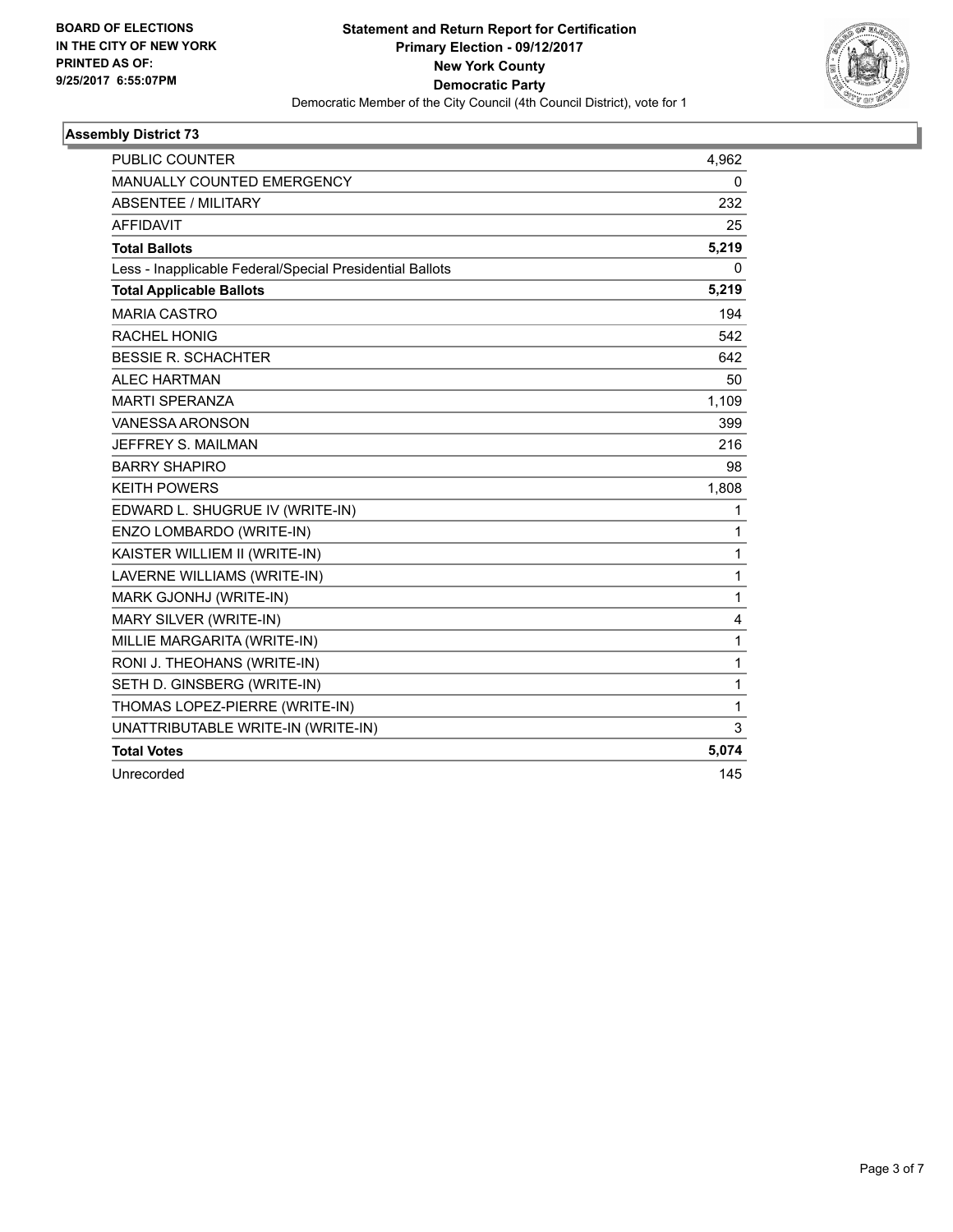

| <b>PUBLIC COUNTER</b>                                    | 3,845    |
|----------------------------------------------------------|----------|
| <b>MANUALLY COUNTED EMERGENCY</b>                        | 0        |
| <b>ABSENTEE / MILITARY</b>                               | 74       |
| <b>AFFIDAVIT</b>                                         | 26       |
| <b>Total Ballots</b>                                     | 3,945    |
| Less - Inapplicable Federal/Special Presidential Ballots | $\Omega$ |
| <b>Total Applicable Ballots</b>                          | 3,945    |
| <b>MARIA CASTRO</b>                                      | 160      |
| <b>RACHEL HONIG</b>                                      | 225      |
| <b>BESSIE R. SCHACHTER</b>                               | 136      |
| <b>ALEC HARTMAN</b>                                      | 26       |
| <b>MARTI SPERANZA</b>                                    | 977      |
| VANESSA ARONSON                                          | 169      |
| JEFFREY S. MAILMAN                                       | 185      |
| <b>BARRY SHAPIRO</b>                                     | 84       |
| <b>KEITH POWERS</b>                                      | 1,910    |
| CARLINA RIVERA (WRITE-IN)                                | 1        |
| JIMMY MCMILLIAN (WRITE-IN)                               | 1        |
| JON DAVID (WRITE-IN)                                     | 1        |
| JORGE VASQUEZ (WRITE-IN)                                 | 1        |
| MARY SILVER (WRITE-IN)                                   | 1        |
| NICOLE MALLIOTAKIS (WRITE-IN)                            | 1        |
| UNCOUNTED WRITE-IN PER STATUTE (WRITE-IN)                | 1        |
| <b>Total Votes</b>                                       | 3,879    |
| Unrecorded                                               | 66       |

| PUBLIC COUNTER                                           | 613 |
|----------------------------------------------------------|-----|
| MANUALLY COUNTED EMERGENCY                               | 0   |
| ABSENTEE / MILITARY                                      | 25  |
| <b>AFFIDAVIT</b>                                         | 4   |
| <b>Total Ballots</b>                                     | 642 |
| Less - Inapplicable Federal/Special Presidential Ballots | 0   |
| <b>Total Applicable Ballots</b>                          | 642 |
| <b>MARIA CASTRO</b>                                      | 74  |
| <b>RACHEL HONIG</b>                                      | 44  |
| <b>BESSIE R. SCHACHTER</b>                               | 42  |
| <b>ALEC HARTMAN</b>                                      | 5   |
| <b>MARTI SPERANZA</b>                                    | 148 |
| <b>VANESSA ARONSON</b>                                   | 52  |
| JEFFREY S. MAILMAN                                       | 19  |
| <b>BARRY SHAPIRO</b>                                     | 16  |
| <b>KEITH POWERS</b>                                      | 195 |
| <b>BEN KALLOS (WRITE-IN)</b>                             | 1   |
| CHARLES THORNE (WRITE-IN)                                | 1   |
| <b>Total Votes</b>                                       | 597 |
| Unrecorded                                               | 45  |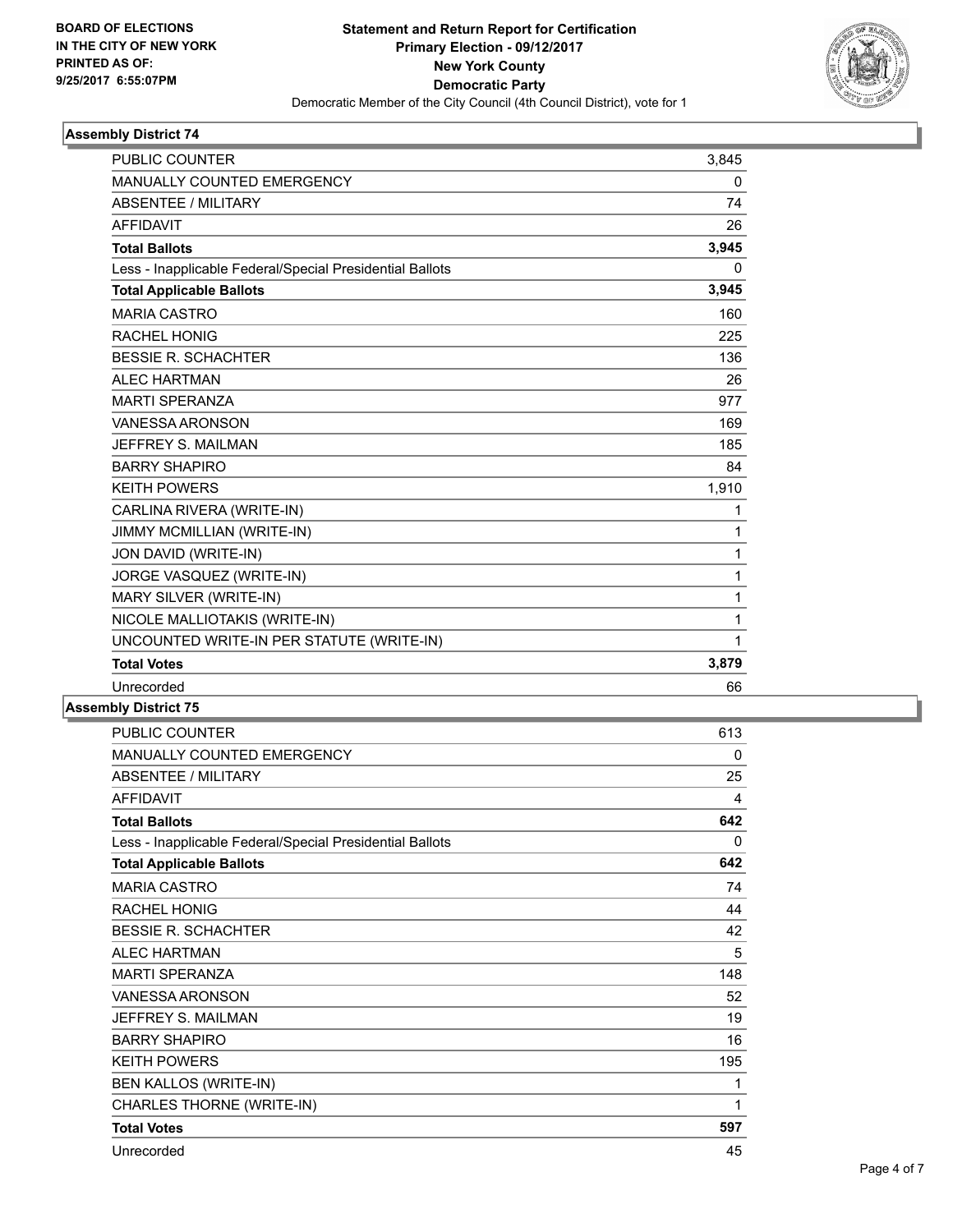

| <b>PUBLIC COUNTER</b>                                    | 865 |
|----------------------------------------------------------|-----|
| <b>MANUALLY COUNTED EMERGENCY</b>                        | 0   |
| ABSENTEE / MILITARY                                      | 44  |
| <b>AFFIDAVIT</b>                                         | 5   |
| <b>Total Ballots</b>                                     | 914 |
| Less - Inapplicable Federal/Special Presidential Ballots | 0   |
| <b>Total Applicable Ballots</b>                          | 914 |
| <b>MARIA CASTRO</b>                                      | 39  |
| <b>RACHEL HONIG</b>                                      | 94  |
| <b>BESSIE R. SCHACHTER</b>                               | 58  |
| <b>ALEC HARTMAN</b>                                      | 25  |
| <b>MARTI SPERANZA</b>                                    | 178 |
| <b>VANESSA ARONSON</b>                                   | 87  |
| JEFFREY S. MAILMAN                                       | 38  |
| <b>BARRY SHAPIRO</b>                                     | 26  |
| <b>KEITH POWERS</b>                                      | 320 |
| SUSAN LENT HIRSCH (WRITE-IN)                             | 1   |
| <b>Total Votes</b>                                       | 866 |
| Unrecorded                                               | 48  |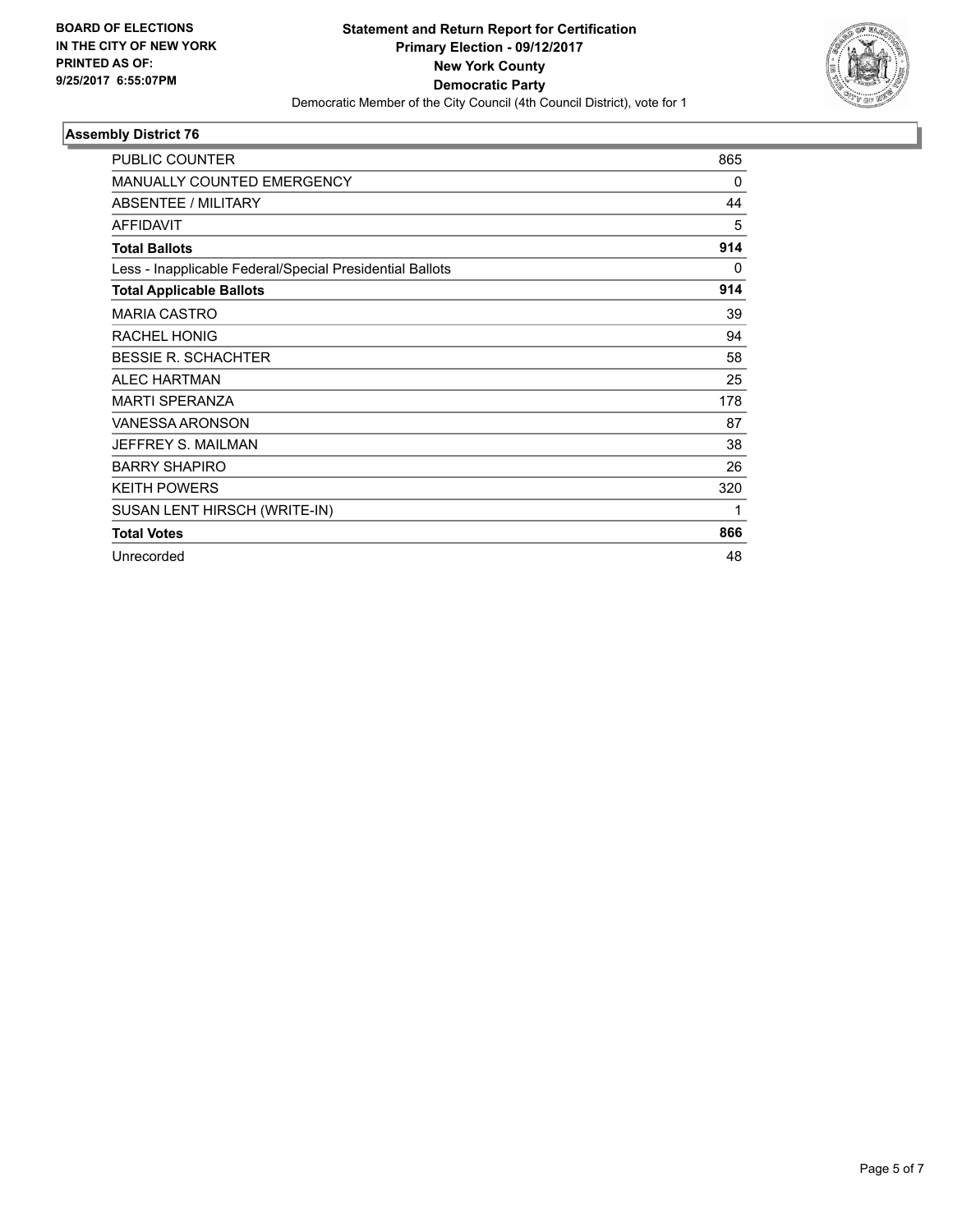

#### **Total for Democratic Member of the City Council (4th Council District) - New York County**

| <b>PUBLIC COUNTER</b>                                    | 10,786 |
|----------------------------------------------------------|--------|
| <b>MANUALLY COUNTED EMERGENCY</b>                        | 0      |
| <b>ABSENTEE / MILITARY</b>                               | 394    |
| AFFIDAVIT                                                | 66     |
| <b>Total Ballots</b>                                     | 11,246 |
| Less - Inapplicable Federal/Special Presidential Ballots | 0      |
| <b>Total Applicable Ballots</b>                          | 11,246 |
| <b>MARIA CASTRO</b>                                      | 503    |
| <b>RACHEL HONIG</b>                                      | 948    |
| <b>BESSIE R. SCHACHTER</b>                               | 918    |
| <b>ALEC HARTMAN</b>                                      | 109    |
| MARTI SPERANZA                                           | 2,493  |
| <b>VANESSA ARONSON</b>                                   | 746    |
| JEFFREY S. MAILMAN                                       | 482    |
| <b>BARRY SHAPIRO</b>                                     | 232    |
| <b>KEITH POWERS</b>                                      | 4,456  |
| BEN KALLOS (WRITE-IN)                                    | 1      |
| CARLINA RIVERA (WRITE-IN)                                | 1      |
| CHARLES THORNE (WRITE-IN)                                | 1      |
| EDWARD L. SHUGRUE IV (WRITE-IN)                          | 1      |
| ENZO LOMBARDO (WRITE-IN)                                 | 1      |
| JIMMY MCMILLIAN (WRITE-IN)                               | 1      |
| JON DAVID (WRITE-IN)                                     | 1      |
| JORGE VASQUEZ (WRITE-IN)                                 | 1      |
| KAISTER WILLIEM II (WRITE-IN)                            | 1      |
| LAVERNE WILLIAMS (WRITE-IN)                              | 1      |
| MARK GJONHJ (WRITE-IN)                                   | 1      |
| MARY SILVER (WRITE-IN)                                   | 5      |
| MILLIE MARGARITA (WRITE-IN)                              | 1      |
| NICOLE MALLIOTAKIS (WRITE-IN)                            | 1      |
| RONI J. THEOHANS (WRITE-IN)                              | 1      |
| SETH D. GINSBERG (WRITE-IN)                              | 1      |
| SUSAN LENT HIRSCH (WRITE-IN)                             | 1      |
| THOMAS LOPEZ-PIERRE (WRITE-IN)                           | 1      |
| UNATTRIBUTABLE WRITE-IN (WRITE-IN)                       | 3      |
| UNCOUNTED WRITE-IN PER STATUTE (WRITE-IN)                | 1      |
| <b>Total Votes</b>                                       | 10,913 |
| Unrecorded                                               | 333    |